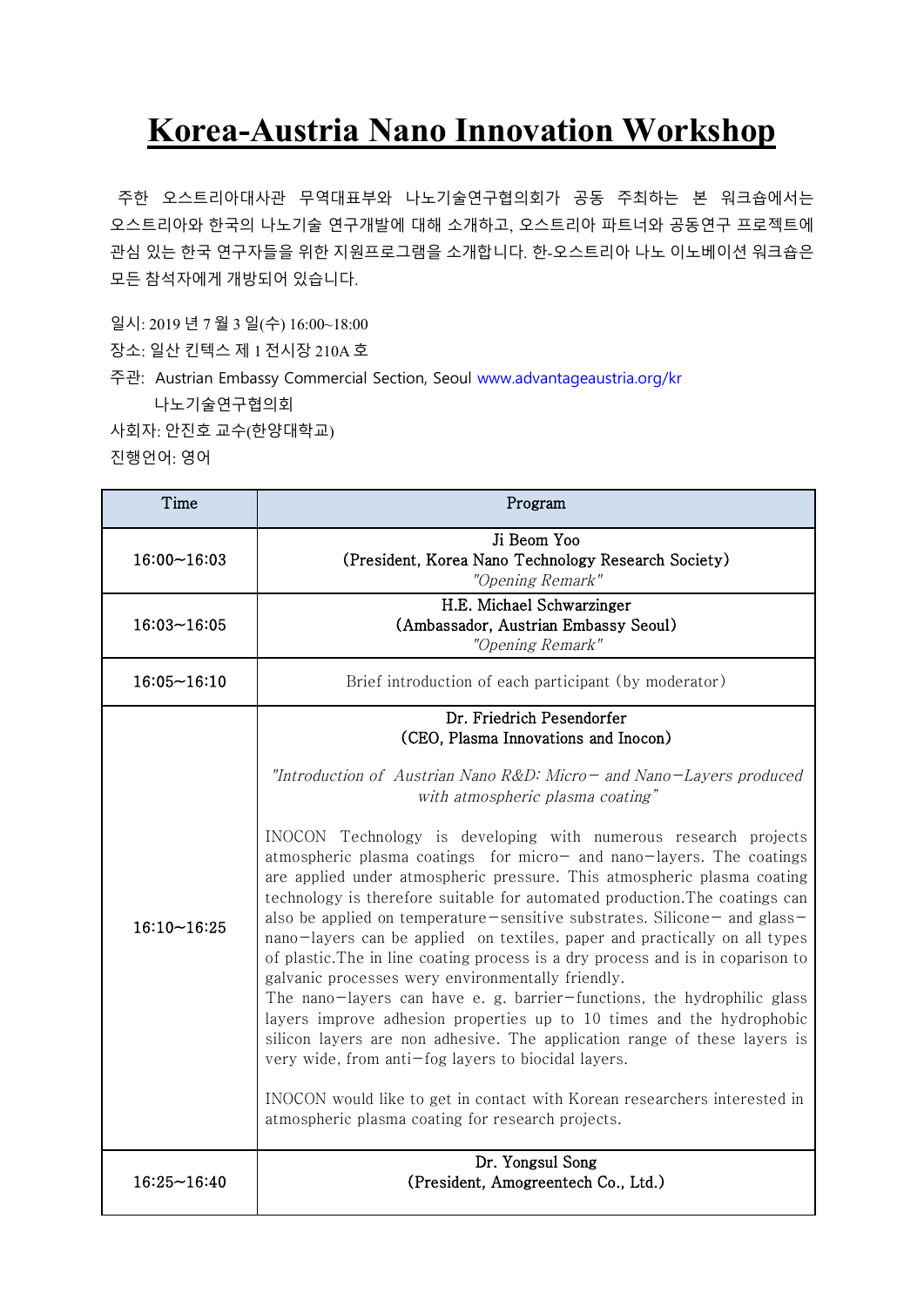|                    | "Development of High Thermal Conductive Carbon-Nanometal Composites<br>by Plasma Treatment and Its Application for Injection Molding"                                                                                                                                                                                                                                                                                                                                                                                                                                                                                                                                                                                                                                                                                                                                                                                                                                                                                                                        |
|--------------------|--------------------------------------------------------------------------------------------------------------------------------------------------------------------------------------------------------------------------------------------------------------------------------------------------------------------------------------------------------------------------------------------------------------------------------------------------------------------------------------------------------------------------------------------------------------------------------------------------------------------------------------------------------------------------------------------------------------------------------------------------------------------------------------------------------------------------------------------------------------------------------------------------------------------------------------------------------------------------------------------------------------------------------------------------------------|
|                    | As next-generation automobiles and electronic devices are becoming<br>lightweight and highly integrated, demand for heat dissipation and EMI<br>components is increasing.<br>Recently, nanocomposites composed of high thermal conductivity ceramics,<br>metals, carbon materials, and polymers have been actively studied, but<br>commercialization has been delayed due to insufficient flow characteristics<br>for injection molding.<br>We have developed carbon-nanometal composite fillers using plasma<br>treatment, and have produced a highly heat dissipation compound for<br>injection molding that can solve heat and electromagnetic problems through<br>compounding with polymers.<br>Heat dissipation/EMI parts using carbon-nanometal-polymer compounds<br>are expected to be applied to various industrial fields such as automobile,<br>display, communication, energy and lighting due to excellent heat<br>dissipation and EMI characteristics.                                                                                          |
|                    | Dr. Ernest E. Fantner                                                                                                                                                                                                                                                                                                                                                                                                                                                                                                                                                                                                                                                                                                                                                                                                                                                                                                                                                                                                                                        |
| $16:40 - 16:55$    | (CEO, GETec Microscopy)<br>"Introduction of Austrian Nano R&D:Correlative In-Situ Analysis of<br>Nanostructures by Combination of AFM, SEM and FIB"<br>In histalk Dr. Fantner will present recent nano-mechanical analysis of<br>free-standing 2D-layersand nanowires as well as analysis of selected<br>individual nano-particles which can beperformed only if the AFM is<br>seemingly integrated in the SEM host system. Furthermore, he will present<br>first results from in-situ electrical and magnetic<br>characterization of nanostructures using novel self-sensing cantilevers<br>with<br>functionalized tips for conductive, magnetic or thermal measurements<br>which are fabricated by the 3D nano-printing technique using focused<br>(FEBID).<br>electron-beam<br>deposition<br>induced<br>Together with the Department for Integrated Sensor Systems (DISS) at<br>Danube University in Krems, GETec is participating in research projects<br>with China and Taiwan and would like to explore cooperation possibilities<br>with South Korea. |
|                    | Dr. Sang-Joon Cho<br>(Vice President, Park Systems)                                                                                                                                                                                                                                                                                                                                                                                                                                                                                                                                                                                                                                                                                                                                                                                                                                                                                                                                                                                                          |
| $16:55 \sim 17:10$ | " Innovations in AFM for Nanotechnology and Collaborative Efforts for<br><b>Application Developments"</b><br>Microscope (AFM) is a powerful<br>Atomic<br>Force<br>instrument<br>ın<br>characterizing nanoscale features, but it is not yet widely used because of<br>lacks of accuracy and repeatability in measuring absolute dimensions.<br>However, the importance of AFM analysis is growing due to the strong<br>necessity to investigate and characterize innovative nanomaterials. Finding<br>new materials with innovative characteristics in nanoscale have helped                                                                                                                                                                                                                                                                                                                                                                                                                                                                                  |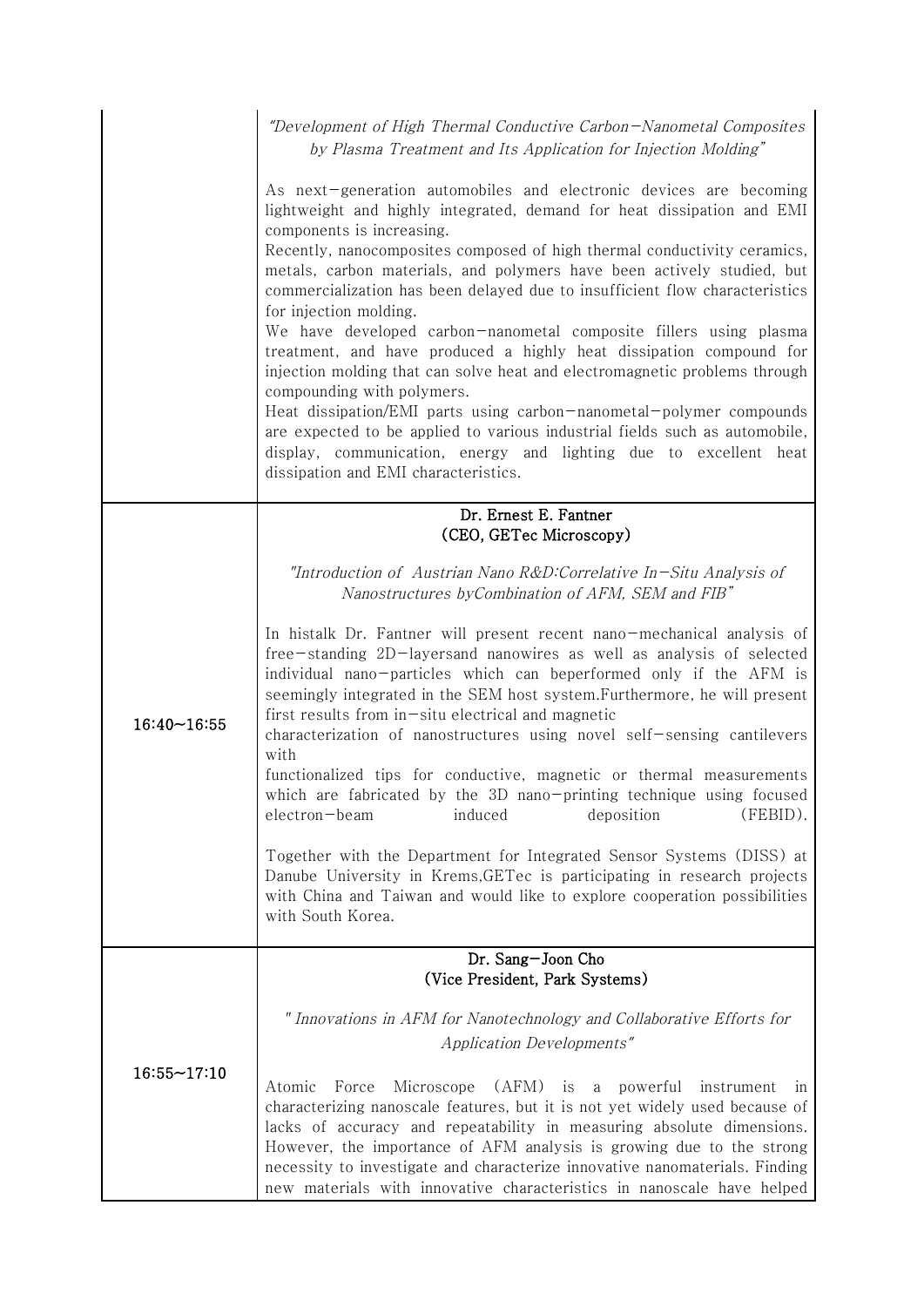|                 | guide many industries to grow and the newly found materials have<br>contributed breakthroughs in sectors such as energy, transportation, and<br>life science. Quantitatively characterizing electrical, magnetic, mechanical,<br>and morphological properties of these materials are major concerns for<br>both research and industrial sectors. Park Systems innovated AFM<br>technology based on crosstalk-eliminated AFM and non-contact mode<br>imaging. The emergence of the technology with such capabilities is of<br>great interest for the semiconductor industry and others. Through active<br>collaboration with our partners, it proved AFM could open the door to new<br>ways to control the development of the material's facets and help increase<br>efficiency and decrease failure and cost.                                                                                                                                                                                                                                                                                                                                                                       |
|-----------------|-------------------------------------------------------------------------------------------------------------------------------------------------------------------------------------------------------------------------------------------------------------------------------------------------------------------------------------------------------------------------------------------------------------------------------------------------------------------------------------------------------------------------------------------------------------------------------------------------------------------------------------------------------------------------------------------------------------------------------------------------------------------------------------------------------------------------------------------------------------------------------------------------------------------------------------------------------------------------------------------------------------------------------------------------------------------------------------------------------------------------------------------------------------------------------------|
|                 | Dr. Roland Brandenburg<br>(Coordinator International R&D Cooperation, Austrian Research Promotion<br>Agency)                                                                                                                                                                                                                                                                                                                                                                                                                                                                                                                                                                                                                                                                                                                                                                                                                                                                                                                                                                                                                                                                        |
| $17:10 - 17:20$ | "Funding schemes and support for Austrian-Korean R&D cooperation"                                                                                                                                                                                                                                                                                                                                                                                                                                                                                                                                                                                                                                                                                                                                                                                                                                                                                                                                                                                                                                                                                                                   |
|                 | Results of a survey conducted among the Austrian research community in<br>2018 show that there is substantial interest for cooperation with Korean<br>partners, including the field of nano technologies and other areas.<br>Cooperation agreements with KIAT and KOTRA support this interest and<br>to facilitate and promote Austrian-Korean R&D cooperation. Also, the<br>Beyond Europe funding programme was introduced in 2015 to support and<br>enhance the international R&D cooperation of Austrian companies.<br>Participation of non-European (e.g. Korean) research centers and<br>companies is welcome and can be funded to some extent. In addition,<br>funding by several thematic funding programmes is also accessible to<br>Korean researchers in transnational R&D projects. Moreover, the M-<br>ERA.NET network is open for Korean participation in advanced materials.                                                                                                                                                                                                                                                                                          |
|                 | Jae Yong Song<br>(Director, National Research Foundation of Korea)                                                                                                                                                                                                                                                                                                                                                                                                                                                                                                                                                                                                                                                                                                                                                                                                                                                                                                                                                                                                                                                                                                                  |
| $17:20 - 17:30$ | "Overview of Nanotechnology Policy in Korea"                                                                                                                                                                                                                                                                                                                                                                                                                                                                                                                                                                                                                                                                                                                                                                                                                                                                                                                                                                                                                                                                                                                                        |
|                 | The nanotechnology in Korea was initiated by the Nanotechnology<br>Development Promotion Act in 2001. During last two decades, there have<br>been the drastic growth and outstanding outcome in nanotechnology of<br>Korea, in the view of science and technology, including industry. The<br>strategy in nanotechnology development is planned in detail, when being<br>classified<br>nanomaterials,<br>nano-devices,<br>nano-bio,<br>as<br>$nano-$<br>energy/environment, nano-process/-measurement, and nano-safety. The<br>status of government investment and key achievements is introduced. In<br>this talk, I would also like to present the current R&D policy of Korea and<br>an outlook for next decade of nanotechnology in Korea, for instance,<br>National Nanotechnology Initiative of Korea, National NT Roadmap, several<br>national R&D projects, and etc. It is noted that the nanotechnology of<br>Korea has simultaneously been developed in industry side as well as S&T<br>field. The nanotechnology of Korea is being developed on the basis of open<br>innovation with domestic and global partners, i.e., S&T colleagues and<br>industrial collaborators. |